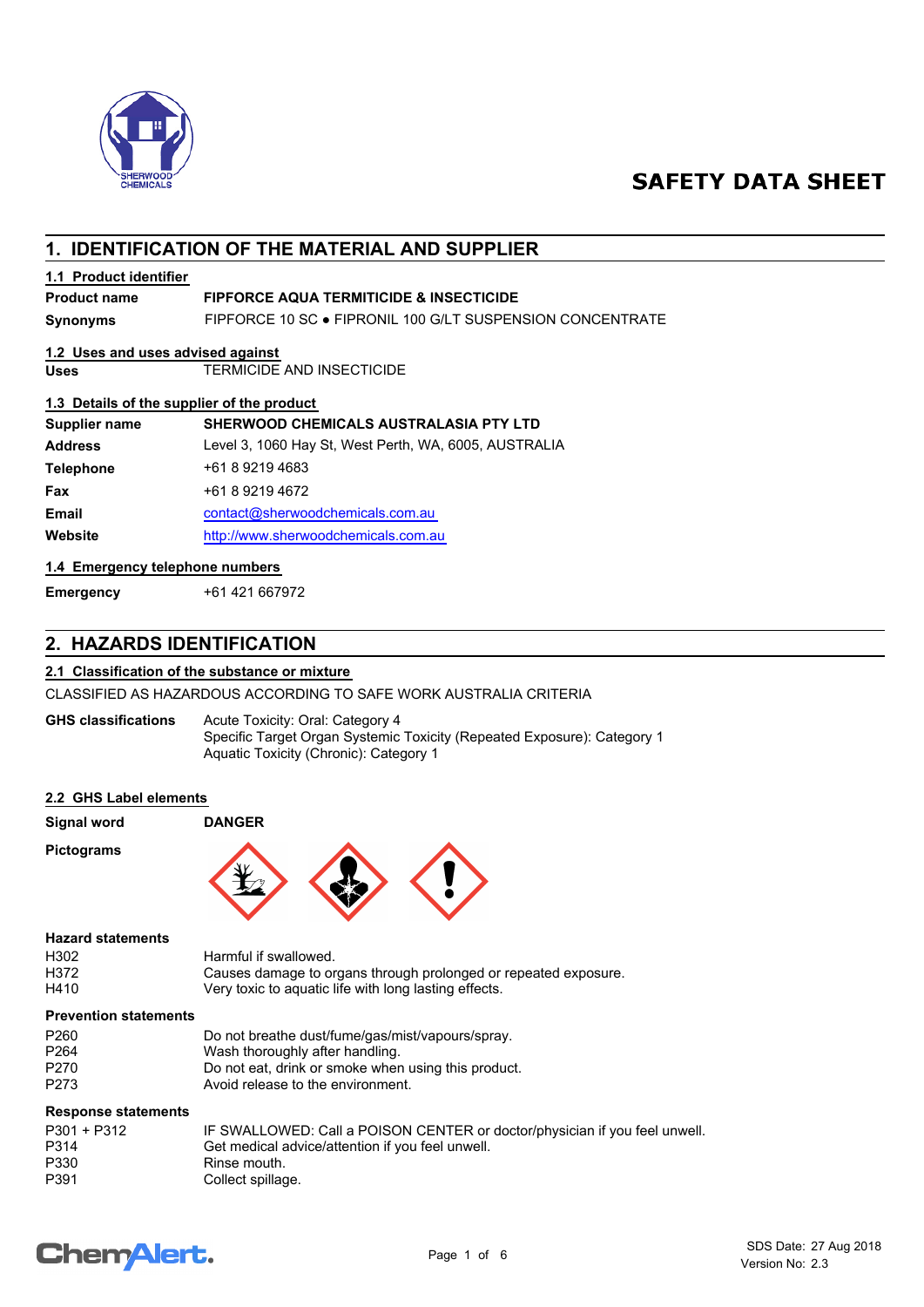#### **Storage statements**

None allocated.

#### **Disposal statements**

P501 Dispose of contents/container in accordance with relevant regulations.

#### **2.3 Other hazards**

No information provided.

## **3. COMPOSITION/ INFORMATION ON INGREDIENTS**

#### **3.1 Substances / Mixtures**

| Ingredient                | . CAS Number  | <b>EC Number</b> | Content       |
|---------------------------|---------------|------------------|---------------|
| <b>FIPRONIL</b>           | 120068-37-3   | 601-663-4        | 10%           |
| NON HAZARDOUS INGREDIENTS | Not Available | Not Available    | Remainder     |
| WATFR                     | 7732-18-5     | 231-791-2        | Not Available |

## **4. FIRST AID MEASURES**

#### **4.1 Description of first aid measures**

| Eye                         | If in eyes, hold eyelids apart and flush continuously with running water. Continue flushing until advised to<br>stop by a Poisons Information Centre, a doctor, or for at least 15 minutes.                 |  |  |  |
|-----------------------------|-------------------------------------------------------------------------------------------------------------------------------------------------------------------------------------------------------------|--|--|--|
| <b>Inhalation</b>           | If inhaled, remove from contaminated area. Apply artificial respiration if not breathing.                                                                                                                   |  |  |  |
| <b>Skin</b>                 | If skin or hair contact occurs, remove contaminated clothing and flush skin and hair with running water.<br>Continue flushing with water until advised to stop by a Poisons Information Centre or a doctor. |  |  |  |
| <b>Ingestion</b>            | For advice, contact a Poisons Information Centre on 13 11 26 (Australia Wide) or a doctor (at once).                                                                                                        |  |  |  |
| <b>First aid facilities</b> | Eye wash facilities should be available.                                                                                                                                                                    |  |  |  |

#### **4.2 Most important symptoms and effects, both acute and delayed**

See Section 11 for more detailed information on health effects and symptoms.

#### **4.3 Immediate medical attention and special treatment needed**

Treat symptomatically.

## **5. FIRE FIGHTING MEASURES**

#### **5.1 Extinguishing media**

Use an extinguishing agent suitable for the surrounding fire.

#### **5.2 Special hazards arising from the substance or mixture**

Non flammable. May evolve carbon oxides and hydrocarbons when heated to decomposition.

#### **5.3 Advice for firefighters**

Treat as per requirements for surrounding fires. Evacuate area and contact emergency services. Remain upwind and notify those downwind of hazard. Wear full protective equipment including Self Contained Breathing Apparatus (SCBA) when combating fire. Use waterfog to cool intact containers and nearby storage areas.

#### **5.4 Hazchem code**

None allocated.

## **6. ACCIDENTAL RELEASE MEASURES**

## **6.1 Personal precautions, protective equipment and emergency procedures**

Wear Personal Protective Equipment (PPE) as detailed in section 8 of the SDS. Clear area of all unprotected personnel. Ventilate area where possible. Contact emergency services where appropriate.

## **6.2 Environmental precautions**

Prevent product from entering drains and waterways.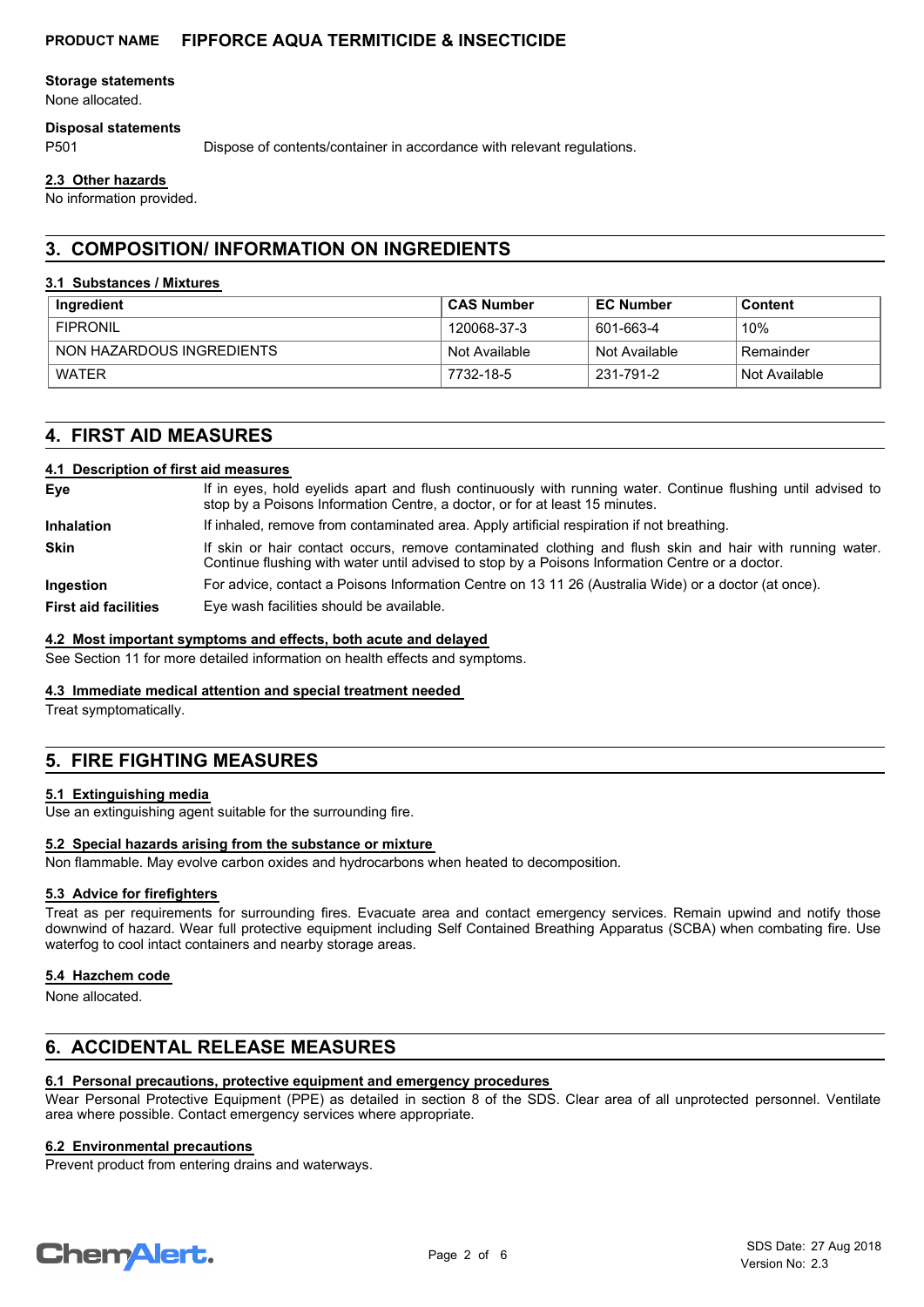#### **6.3 Methods of cleaning up**

Contain spillage, then cover / absorb spill with non-combustible absorbent material (vermiculite, sand, or similar), collect and place in suitable containers for disposal.

#### **6.4 Reference to other sections**

See Sections 8 and 13 for exposure controls and disposal.

## **7. HANDLING AND STORAGE**

#### **7.1 Precautions for safe handling**

Before use carefully read the product label. Use of safe work practices are recommended to avoid eye or skin contact and inhalation. Observe good personal hygiene, including washing hands before eating. Prohibit eating, drinking and smoking in contaminated areas.

#### **7.2 Conditions for safe storage, including any incompatibilities**

Store in a cool, dry, well ventilated area, removed from incompatible substances, seeds, fertilizer, heat or ignition sources and foodstuffs. Ensure containers are adequately labelled, protected from physical damage and sealed when not in use. Large storage areas should have appropriate ventilation systems. Store below 40°C.

#### **7.3 Specific end uses**

No information provided.

## **8. EXPOSURE CONTROLS / PERSONAL PROTECTION**

#### **8.1 Control parameters**

#### **Exposure standards**

No exposure standards have been entered for this product.

#### **Biological limits**

No biological limit values have been entered for this product.

#### **8.2 Exposure controls**

Avoid inhalation. Use in well ventilated areas. **Engineering controls**

#### **PPE**

| Eye / Face         | Wear splash-proof goggles.                                                                                            |
|--------------------|-----------------------------------------------------------------------------------------------------------------------|
| Hands              | Wear PVC or rubber gloves. If spraying, wear full-length PVC or full-length rubber gloves.                            |
| Body               | Wear coveralls.                                                                                                       |
| <b>Respiratory</b> | Respiratory protection is not necessary if the ventilation is adequate. Avoid working in and breathing spray<br>mist. |



## **9. PHYSICAL AND CHEMICAL PROPERTIES**

## **9.1 Information on basic physical and chemical properties**

| Appearance                   | OFF WHITE LIQUID                                 |
|------------------------------|--------------------------------------------------|
| Odour                        | CHARACTERISTIC ODOUR                             |
| <b>Flammability</b>          | <b>NON FLAMMABLE</b>                             |
| <b>Flash point</b>           | No flash point - tested up to the boiling point. |
| <b>Boiling point</b>         | $100^{\circ}$ C                                  |
| <b>Melting point</b>         | <b>NOT AVAILABLE</b>                             |
| <b>Evaporation rate</b>      | <b>NOT AVAILABLE</b>                             |
| рH                           | 5 to 7                                           |
| Vapour density               | NOT AVAILABLE                                    |
| <b>Specific gravity</b>      | 1.065                                            |
| Solubility (water)           | <b>DISPERSIBLE</b>                               |
| Vapour pressure              | 23.4 hPa @ 20°C (Approximately) (Solvent)        |
| <b>Upper explosion limit</b> | <b>NOT RELEVANT</b>                              |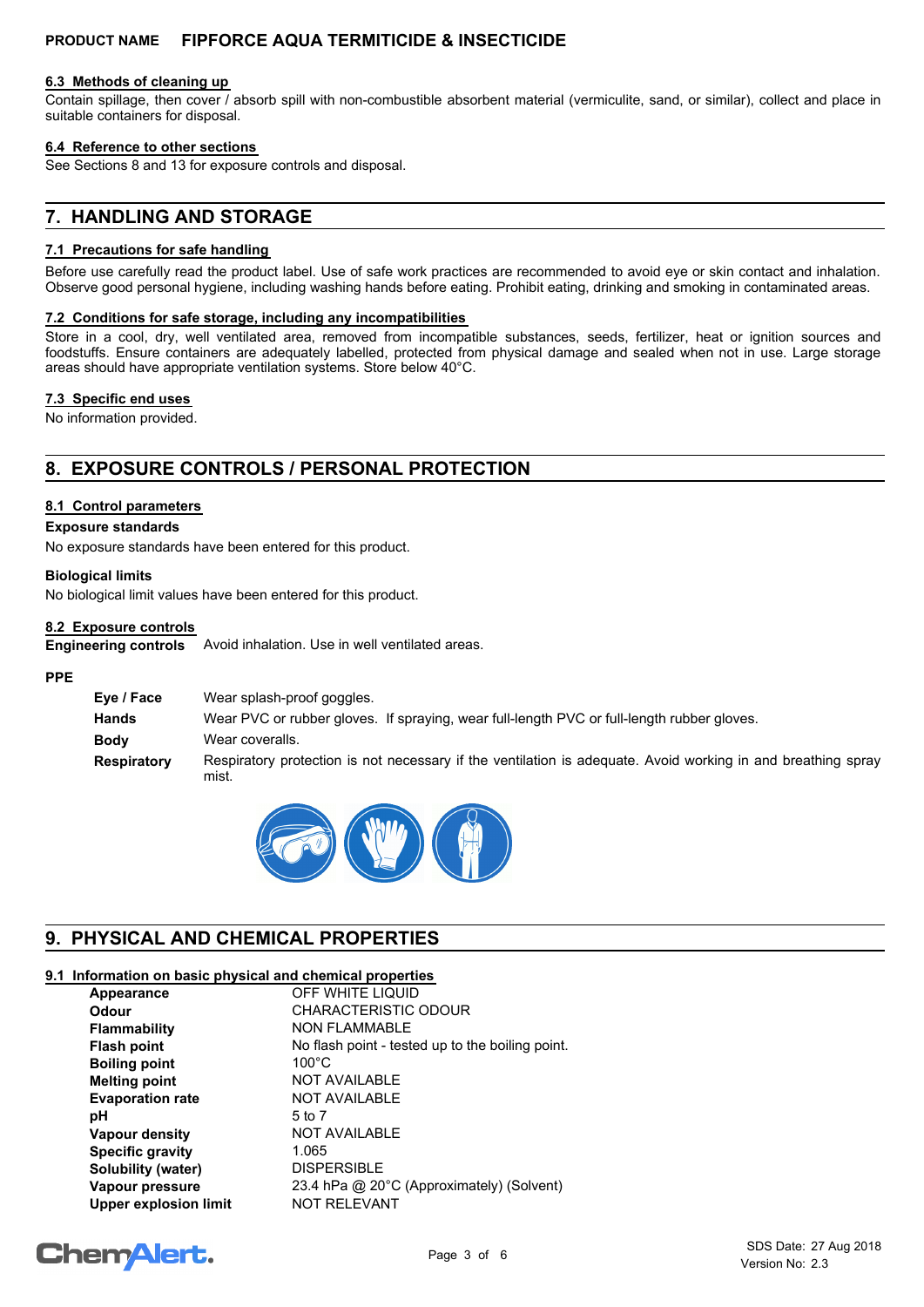#### **9.1 Information on basic physical and chemical properties**

| Lower explosion limit           | <b>NOT RELEVANT</b>                                     |
|---------------------------------|---------------------------------------------------------|
| <b>Partition coefficient</b>    | <b>NOT AVAILABLE</b>                                    |
| <b>Autoignition temperature</b> | Based on the water content the product does not ignite. |
| Decomposition temperature       | <b>NOT AVAILABLE</b>                                    |
| <b>Viscosity</b>                | <b>NOT AVAILABLE</b>                                    |
| <b>Explosive properties</b>     | <b>NOT EXPLOSIVE</b>                                    |
| <b>Oxidising properties</b>     | <b>NOT AVAILABLE</b>                                    |
| <b>Odour threshold</b>          | <b>NOT AVAILABLE</b>                                    |

## **10. STABILITY AND REACTIVITY**

#### **10.1 Reactivity**

Carefully review all information provided in sections 10.2 to 10.6.

#### **10.2 Chemical stability**

Stable under recommended conditions of storage.

#### **10.3 Possibility of hazardous reactions**

Polymerization will not occur.

#### **10.4 Conditions to avoid**

Avoid heat, sparks, open flames and other ignition sources.

#### **10.5 Incompatible materials**

Incompatible with oxidising agents (e.g. hypochlorites) and acids (e.g. nitric acid).

#### **10.6 Hazardous decomposition products**

May evolve carbon oxides and hydrocarbons when heated to decomposition. No decomposition if stored and handled as prescribed/indicated.

## **11. TOXICOLOGICAL INFORMATION**

#### **11.1 Information on toxicological effects**

| <b>Acute toxicity</b>              | Harmful if swallowed.<br>Toxicity values (calculated): Acute Oral toxicity: LD50 is 970 mg/kg. Acute dermal toxicity: LD50 > 2000<br>mg/kg. Acute inhalation toxicity: LD50 (rat) $>$ 5 mg/L. |  |  |
|------------------------------------|-----------------------------------------------------------------------------------------------------------------------------------------------------------------------------------------------|--|--|
| <b>Skin</b>                        | Contact may result in irritation, redness, pain, rash and dermatitis.                                                                                                                         |  |  |
| Eye                                | Contact may result in irritation, lacrimation, pain and redness.                                                                                                                              |  |  |
| <b>Sensitisation</b>               | Not classified as causing skin or respiratory sensitisation.                                                                                                                                  |  |  |
| <b>Mutagenicity</b>                | Not classified as a mutagen.                                                                                                                                                                  |  |  |
| Carcinogenicity                    | Not classified as a carcinogen.                                                                                                                                                               |  |  |
| <b>Reproductive</b>                | Not classified as a reproductive toxin.                                                                                                                                                       |  |  |
| STOT - single<br>exposure          | Over exposure may result in irritation of the nose and throat, coughing, dizziness, drowsiness and headache.                                                                                  |  |  |
| <b>STOT - repeated</b><br>exposure | Causes damage to organs through prolonged or repeated exposure if swallowed.                                                                                                                  |  |  |
| <b>Aspiration</b>                  | Not classified as causing aspiration.                                                                                                                                                         |  |  |

## **12. ECOLOGICAL INFORMATION**

#### **12.1 Toxicity**

Very toxic to aquatic life with long lasting effects. The manufacturer reports the following toxicity data; LC50 (96 h) 0.25 mg/l, Oncorhynchus mykiss; LC50 (96 h) 0.0852 mg/l, Lepomis macrochirus; LC50 (96 h) 0.43 mg/l, Cyprinus carpio.

#### **12.2 Persistence and degradability**

No information provided.

#### **12.3 Bioaccumulative potential**

No information provided.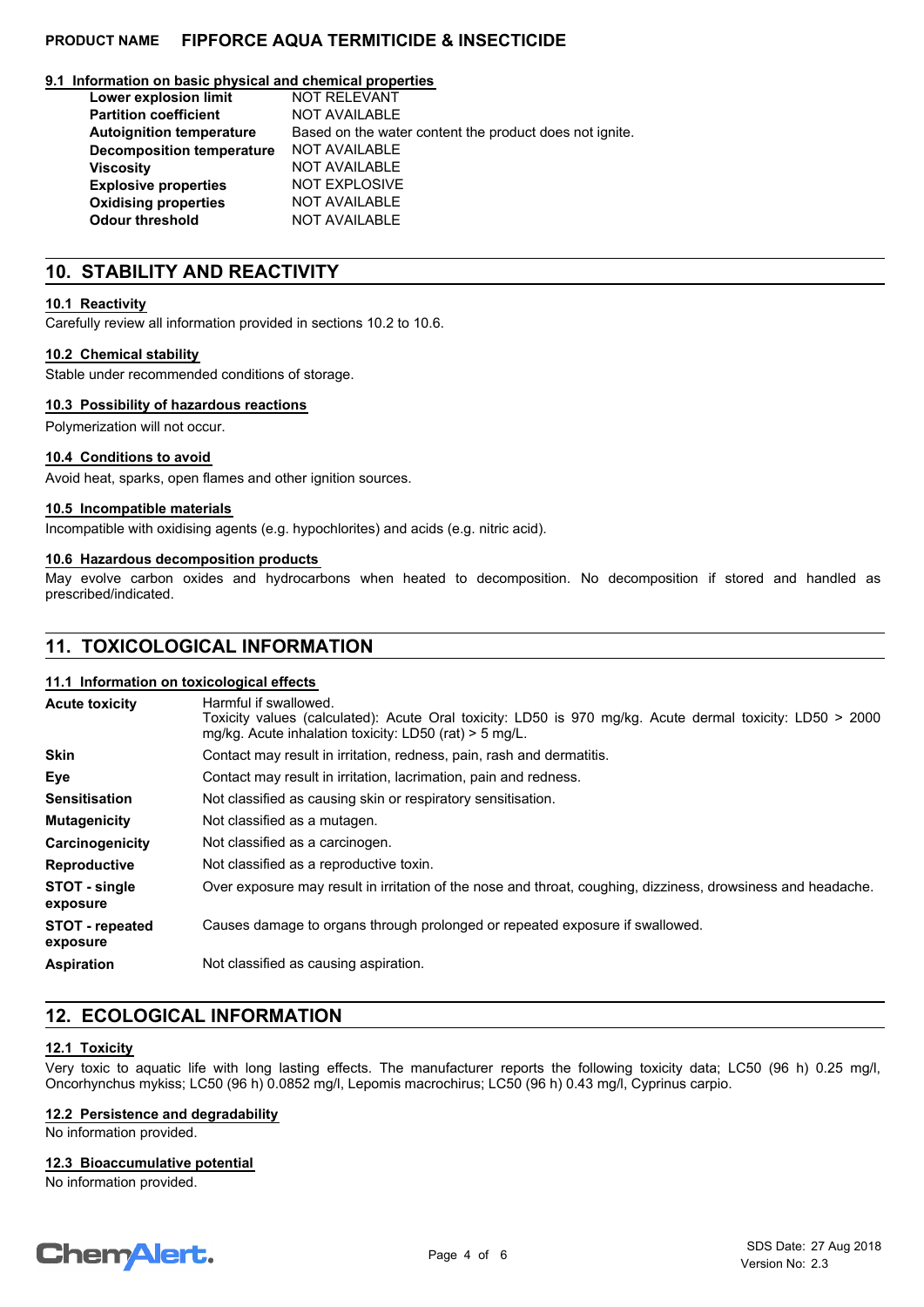#### **12.4 Mobility in soil**

No information provided.

## **12.5 Other adverse effects**

No information provided.

## **13. DISPOSAL CONSIDERATIONS**

#### **13.1 Waste treatment methods**

For small amounts, absorb with sand, vermiculite or similar and dispose of to an approved landfill site. Contact the manufacturer/supplier for additional information if disposing of large quantities (if required). Triple rinse (or preferably pressure rinse) containers before disposal. Add rinsings to the spray tank. **Waste disposal**

**Legislation** Dispose of in accordance with relevant local legislation.

## **14. TRANSPORT INFORMATION**

#### **CLASSIFIED AS A DANGEROUS GOOD (IN ACCORDANCE WITH IATA AND IMDG ONLY)**

|                                     | <b>LAND TRANSPORT (ADG)</b> | <b>SEA TRANSPORT (IMDG / IMO)</b>                                       | AIR TRANSPORT (IATA / ICAO)                                             |
|-------------------------------------|-----------------------------|-------------------------------------------------------------------------|-------------------------------------------------------------------------|
| 14.1 UN Number                      | None allocated.             | 3082                                                                    | 3082                                                                    |
| 14.2 Proper<br><b>Shipping Name</b> | None allocated.             | <b>ENVIRONMENTALLY</b><br><b>HAZARDOUS SUBSTANCE,</b><br>LIQUID, N.O.S. | <b>ENVIRONMENTALLY</b><br><b>HAZARDOUS SUBSTANCE,</b><br>LIQUID, N.O.S. |
| 14.3 Transport<br>hazard class      | None allocated.             | 9                                                                       | 9                                                                       |
| 14.4 Packing Group                  | None allocated.             | Ш                                                                       | Ш                                                                       |

#### **14.5 Environmental hazards**

Marine Pollutant

#### **14.6 Special precautions for user**

**Hazchem code** None allocated.

**EMS** F-A, S-F

**Other information**

Environmentally Hazardous Substances meeting the descriptions of UN 3077 or UN 3082 are not subject to the Australian Dangerous Goods Code when transported by road or rail in; (a) packagings; (b) IBCs; or  $(c)$  any other receptacle not exceeding 500 kg(L). - Australian Special Provisions (SP AU01) - ADG Code 7th Ed.

Labels Required: MISCELLANEOUS.

## **15. REGULATORY INFORMATION**

## **15.1 Safety, health and environmental regulations/legislation specific for the substance or mixture**

Classified as a Schedule 5 (S5) Standard for the Uniform Scheduling of Medicines and Poisons (SUSMP). **Poison schedule**

Safework Australia criteria is based on the Globally Harmonised System (GHS) of Classification and Labelling of Chemicals. **Classifications**

#### **AUSTRALIA: AICS (Australian Inventory of Chemical Substances)** All components are listed on AICS, or are exempt. **Inventory listings**

## **16. OTHER INFORMATION**

RESPIRATORS: In general the use of respirators should be limited and engineering controls employed to avoid exposure. If respiratory equipment must be worn ensure correct respirator selection and training is undertaken. Remember that some respirators may be extremely uncomfortable when used for long periods. The use of air powered or air supplied respirators should be considered where prolonged or repeated use is necessary. **Additional information**